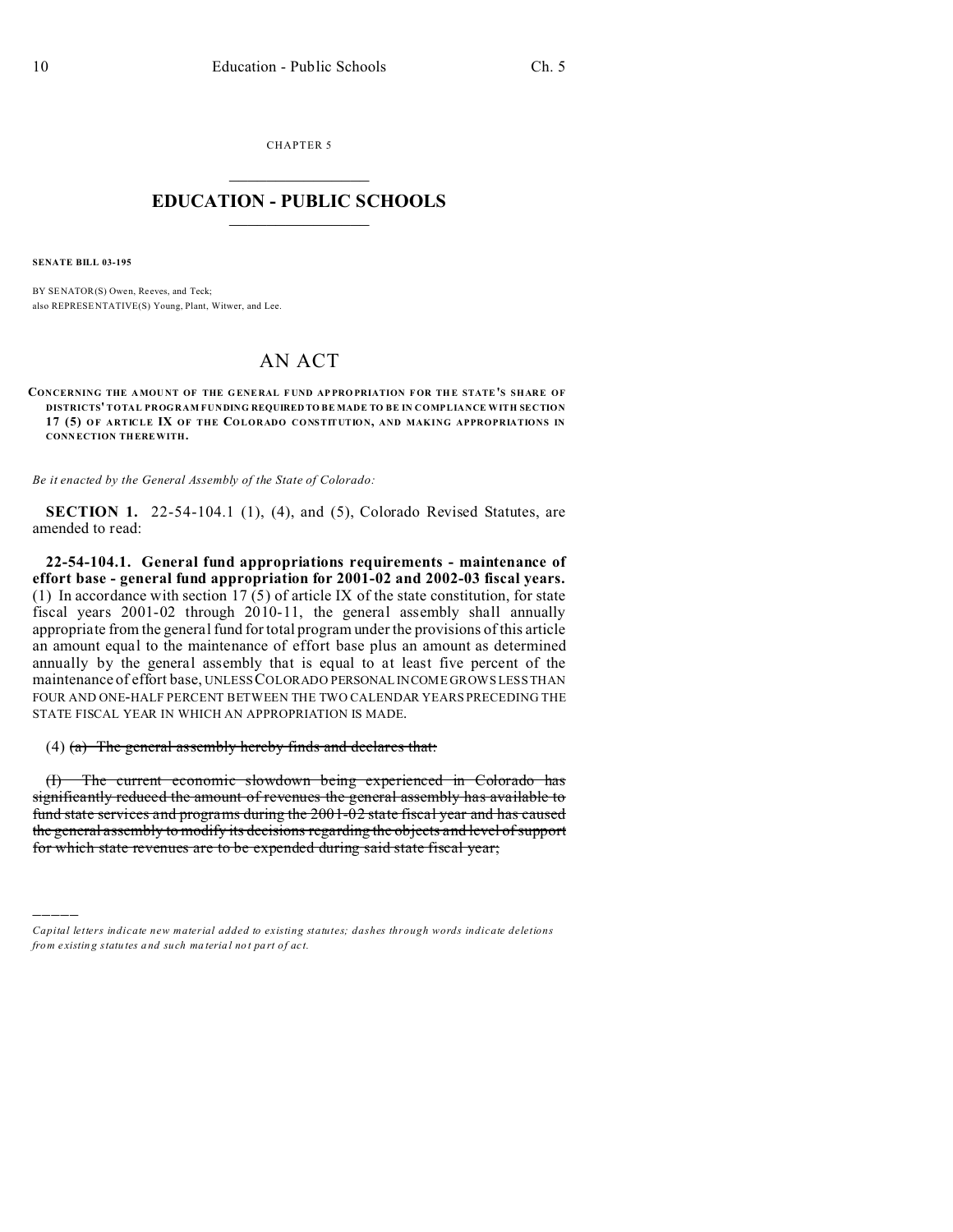(II) As a result of this revenue shortfall, it is necessary to reduce the amount of general fund revenues appropriated for total program for the 2001-02 state fiscal year to the minimum amount necessary to comply with the maintenance of effort requirement set forth in subsection (1) of this section;

(III) It is financially prudent to make a one-time increase in the amount of general fund revenues appropriated for total program for the 2002-03 state fiscal year sufficient to offset any impact that the reduction in the amount of general fund revenues appropriated for total program for the 2001-02 state fiscal year might have on the long-term solvency of the state education fund; and

(IV) This one-time increase in the amount of general fund revenues appropriated for total program for the 2002-03 state fiscal year shall not be construed to bind any future general assembly to maintain the same or similar rate of increase in the amount of general fund revenues appropriated for total program in any future state fiscal year.

(b) For the 2002-03 state fiscal year, the general assembly shall appropriate from the general fund for total program pursuant to the provisions of this article an amount equal to the maintenance of effort base plus an amount equal to seven and thirty-nine one-hundredths percent of the maintenance of effort base.

(5) For the 2002-03 state fiscal year, the general assembly shall appropriate from the general fund for total program pursuant to the provisions of this article an amount equal to the maintenance of effort base plus an amount equal to at least seven and thirty-nine one-hundredths percent of the maintenance of effort base.

**SECTION 2.** Part III (2) (A) and the affected totals of section 2 of chapter 399, Session Laws of Colorado 2002, are amended to read:

Section 2. **Appropriation.**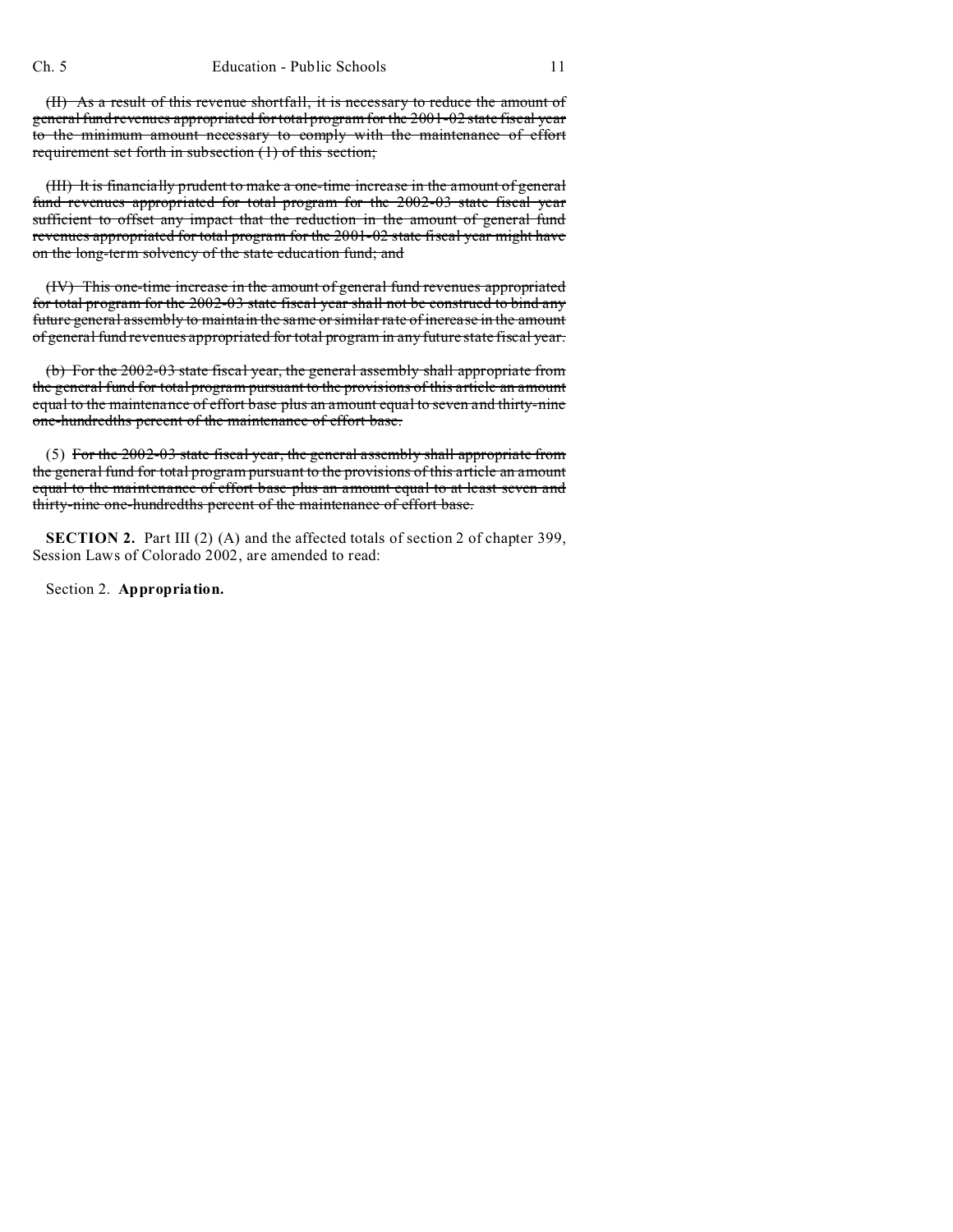| Ch. 5 | Education - Public Schools |  |
|-------|----------------------------|--|
|       |                            |  |

|          |       | APPROPRIATION FROM |               |              |               |              |  |  |
|----------|-------|--------------------|---------------|--------------|---------------|--------------|--|--|
| ITEM &   | TOTAL | GENERAL            | GENERAL       | CASH         | CASH          | FEDERAL      |  |  |
| SUBTOTAL |       | <b>FUND</b>        | <b>FUND</b>   | <b>FUNDS</b> | <b>FUNDS</b>  | <b>FUNDS</b> |  |  |
|          |       |                    | <b>EXEMPT</b> |              | <b>EXEMPT</b> |              |  |  |
|          |       |                    |               |              |               |              |  |  |

**PART III DEPARTMENT OF EDUCATION**

| (2) ASSISTANCE TO PUBLIC SCHOOLS |               |               |                |                          |  |  |  |  |
|----------------------------------|---------------|---------------|----------------|--------------------------|--|--|--|--|
| (A) Public School Finance        |               |               |                |                          |  |  |  |  |
| State Share of Districts'        |               |               |                |                          |  |  |  |  |
| Total Program                    |               |               |                |                          |  |  |  |  |
| Funding <sup>18, 19</sup>        | 2,448,085,100 | 2,224,798,325 | $10,251,689^a$ | 213.035.086              |  |  |  |  |
|                                  |               | 2,179,205,083 |                | 258,628,328 <sup>b</sup> |  |  |  |  |
| Additional State Aid             |               |               |                |                          |  |  |  |  |
| Related to Locally               |               |               |                |                          |  |  |  |  |
| Negotiated Business              |               |               |                |                          |  |  |  |  |
| Incentive Agreements             | 1,833,315     | 1,833,315     |                |                          |  |  |  |  |
|                                  | 2,449,918,415 |               |                |                          |  |  |  |  |

<sup>a</sup> This amount shall be from rental income earned on public school lands.

<sup>b</sup> Of this amount, <del>\$170,364,847</del> \$215,958,089 shall be from the State Education Fund created in Section 17 (4) of Article IX of the State Constitution and \$42,670,239 shall be from the State Public School Fund created in Section 22-54-11 4, C.R.S. Of the amou nt from the State Public School Fund, \$24 ,700 ,000 is estimated to be from federal mineral leasing revenues transferred to the State Public School Fund pursuant to Section 22-54-11 4 (1), \$1 4,97 0,239 is estimated to be from interest earned on moneys in the Public School Fund and transferred to the State Public School Fund pursuant to Section 22-41-106, C.R.S., and \$3,000,000 is estimated to be from audit recoveries deposited in the State Public School Fund pursuant to Section 22-54-114 (4), C.R.S..